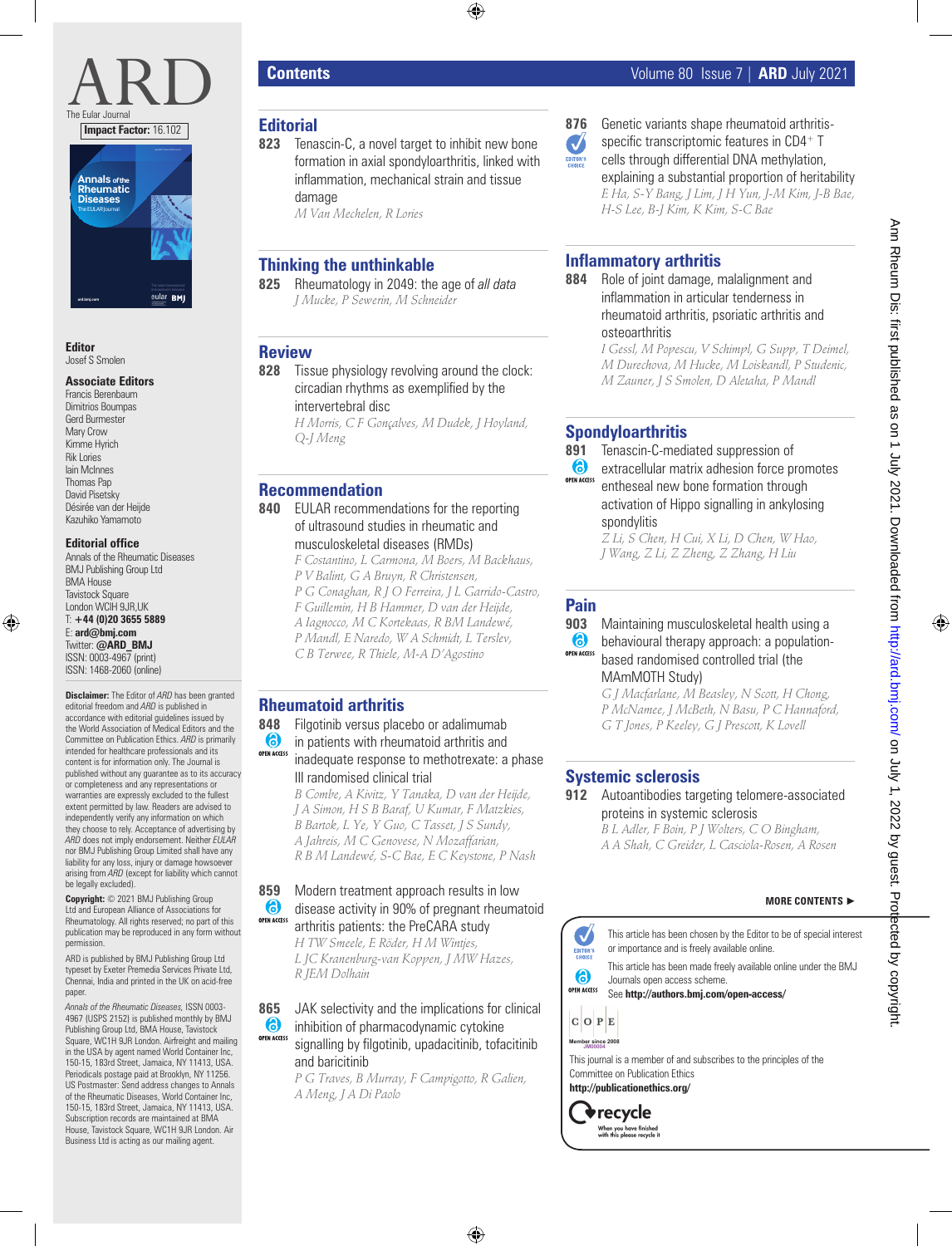- **920** Targeting human plasmacytoid dendritic
- $\bullet$ cells through BDCA2 prevents skin **OPEN ACCESS** inflammation and fibrosis in a novel xenotransplant mouse model of scleroderma

*R L Ross, C Corinaldesi, G Migneco, I M Carr, A Antanaviciute, C W Wasson, A Carriero, J H W Distler, S Holmes, Y M El-Sherbiny, C S McKimmie, F Del Galdo*

# **Epidemiology**

**930** Factors associated with COVID-19-

**6** related death in people with rheumatic **OPEN ACCESS** diseases: results from the COVID-19 Global Rheumatology Alliance physician-reported registry

> *A Strangfeld, M Schäfer, M A Gianfrancesco, S Lawson-Tovey, J W Liew, L Ljung, E F Mateus, C Richez, M J Santos, G Schmajuk, C A Scirè, E Sirotich, J A Sparks, P Sufka, T Thomas, L Trupin, Z S Wallace, S Al-Adely, J Bachiller-Corral, S Bhana, P Cacoub, L Carmona, R Costello, W Costello, L Gossec, R Grainger, E Hachulla, R Hasseli, J S Hausmann, K L Hyrich, Z Izadi, L Jacobsohn, P Katz, L Kearsley-Fleet, P C Robinson, J Yazdany, P M Machado, COVID-19 Global Rheumatology Alliance*

#### **943** Use of non-steroidal anti-inflammatory 6 drugs and risk of death from COVID-19: an **OPEN ACCESS** OpenSAFELY cohort analysis based on two cohorts

*A YS Wong, B MacKenna, C E Morton, A Schultze, A J Walker, K Bhaskaran, J P Brown, C T Rentsch, E Williamson, H Drysdale, R Croker, S Bacon, W Hulme, C Bates, H J Curtis, A Mehrkar, D Evans, P Inglesby, J Cockburn, H I McDonald, L Tomlinson, R Mathur, K Wing, H Forbes, R M Eggo, J Parry, F Hester, S Harper, S JW Evans, L Smeeth, I J Douglas, B Goldacre, The OpenSAFELY Collaborative*

# **Letters**

**953** SARS-CoV-2 vaccine hesitancy among patients with rheumatic and musculoskeletal diseases: a message for rheumatologists

> *R Priori, G Pellegrino, S Colafrancesco, C Alessandri, F Ceccarelli, M Di Franco, V Riccieri, R Scrivo, A Sili Scavalli, F R Spinelli, F Conti*

**954** Experience with milatuzumab, an anti-CD74 antibody against immunomodulatory macrophage migration inhibitory factor (MIF) receptor, for systemic lupus erythematosus (SLE)

*D J Wallace, F Figueras, W A Wegener, D M Goldenberg*

- **956** Validation of the 2019 ACR/EULAR criteria for
- $\bullet$ IgG4-related disease in a Japanese kidney **OPEN ACCESS** disease cohort: a multicentre retrospective study by the IgG4-related kidney disease working group of the Japanese Society of **Nephrology**

*T Saeki, T Nagasawa, Y Ubara, Y Taniguchi, M Yanagita, S Nishi, M Nagata, Y Yamaguchi, T Saito, H Nakashima, M Kawano*

**957** Bone loss in patients with SAPHO syndrome: a preliminary study *X Chen, M Wang, W Cui, Z Wang*

# **Electronic pages**

- **e103** Non-causal association of gut microbiome on the risk of rheumatoid arthritis: a Mendelian randomisation study *J Inamo*
- **e104** Response to: 'Non-causal association of gut microbiome on the risk of rheumatoid arthritis: a Mendelian randomisation study' by Inamo *D Alpizar Rodriguez, T R Lesker, B Gilbert,*

*T Strowig, A Finckh*

- **e105** Chronic hydroxychloroquine exposure and the risk of Alzheimer's disease *S-W Lai, Y-H Kuo, K-F Liao*
- **e106** Response to: 'Chronic hydroxychloroquine exposure and the risk of Alzheimer's disease' by Lai *et al L Fardet, I Petersen, I Nazareth*
- **e107** MS score in systemic juvenile idiopathic arthritis: suitable for routine use? *H Chi, Z Wang, C Yang, Y Su*
- **e108** Response to: 'MS score in systemic juvenile idiopathic arthritis: suitable for routine use?' by Chi *et al F Minoia, A Ravelli*
- **e109** Correspondence to 'Time to change the primary outcome of lupus trials' *S Oon, M Huq, M Nikpour*
- **e110** Response to Correspondence to 'Time to change the primary outcome of lupus trials' by Oon *et al F A Houssiau*